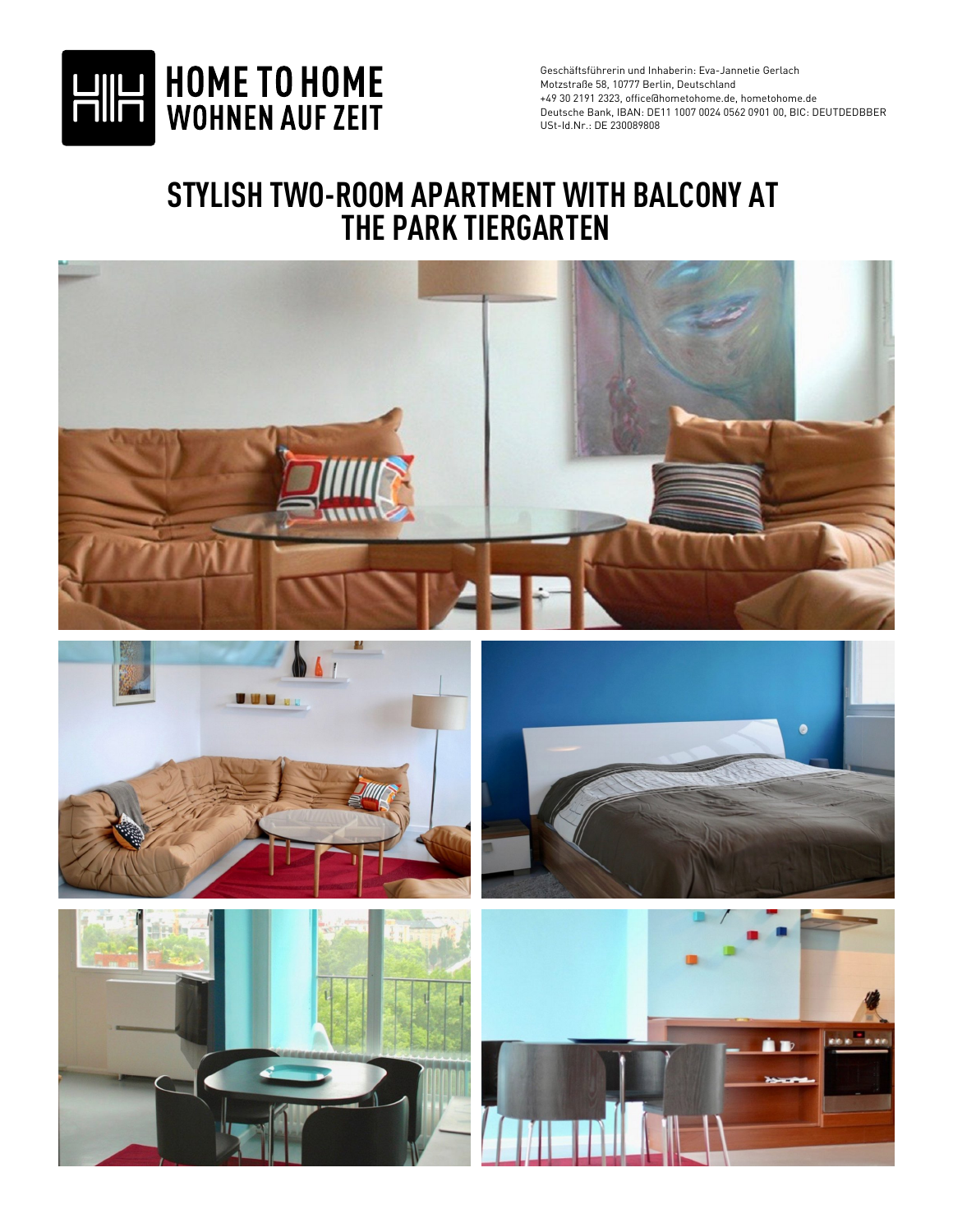

| <b>ID 5139</b>                                         |
|--------------------------------------------------------|
| SIZE: ca. 62 SQM                                       |
| Location: see map (approximate location)               |
| NUMBER OF ROOMS: 2 (bedrooms: 1, living rooms: 1)      |
| MAXIMUM BEDS: 2 (double bed)                           |
| BATHROOMS: 1 (1x with bathtub)                         |
| PUBLIC TRANSPORT: S5, S7, S75, U9                      |
| OCCUPATION: free from December 01, 2019, min. 3 months |
| DEPOSIT: 2 monthly rents                               |
|                                                        |

ADDITIONAL COSTS: final cleaning

## **LOCATION**

The modern 2-room apartment is located in the city center within walking distance of the park "Tiergarten" and the Spree. The park am with its extensive lawns invites you to relax in the green. The zoological garden can be reached in 10 minutes. To explore is also the nearby Bellevue Palace and the government district. Shops for daily needs, shops of all kinds, nice restaurants and cafes are thus in the surroundings. The well-known Kurfürstendamm also offers a variety of exclusive shopping opportunities.

The charming apartment is tastefully and lovingly furnished. From the balcony you have a great view of the countryside. A new kitchen, the refurbished bathroom and the modern Scandinavian furniture round off the comfortable living atmosphere. See for yourself!

## **DETAILS**

bed linen and towels, cable connection, ceramic hob, clothes dryer, coffee maker, designer furniture, dishwasher, dvd player, eat in kitchen, electric kettle, hi-fi system, linoleum, modern-en, no pets, non-smoking, open kitchen, toaster, TV, washing machine, Wi-Fi

## **INTERIOR**

central heating, energy certificate available, front building, old building 50s/60s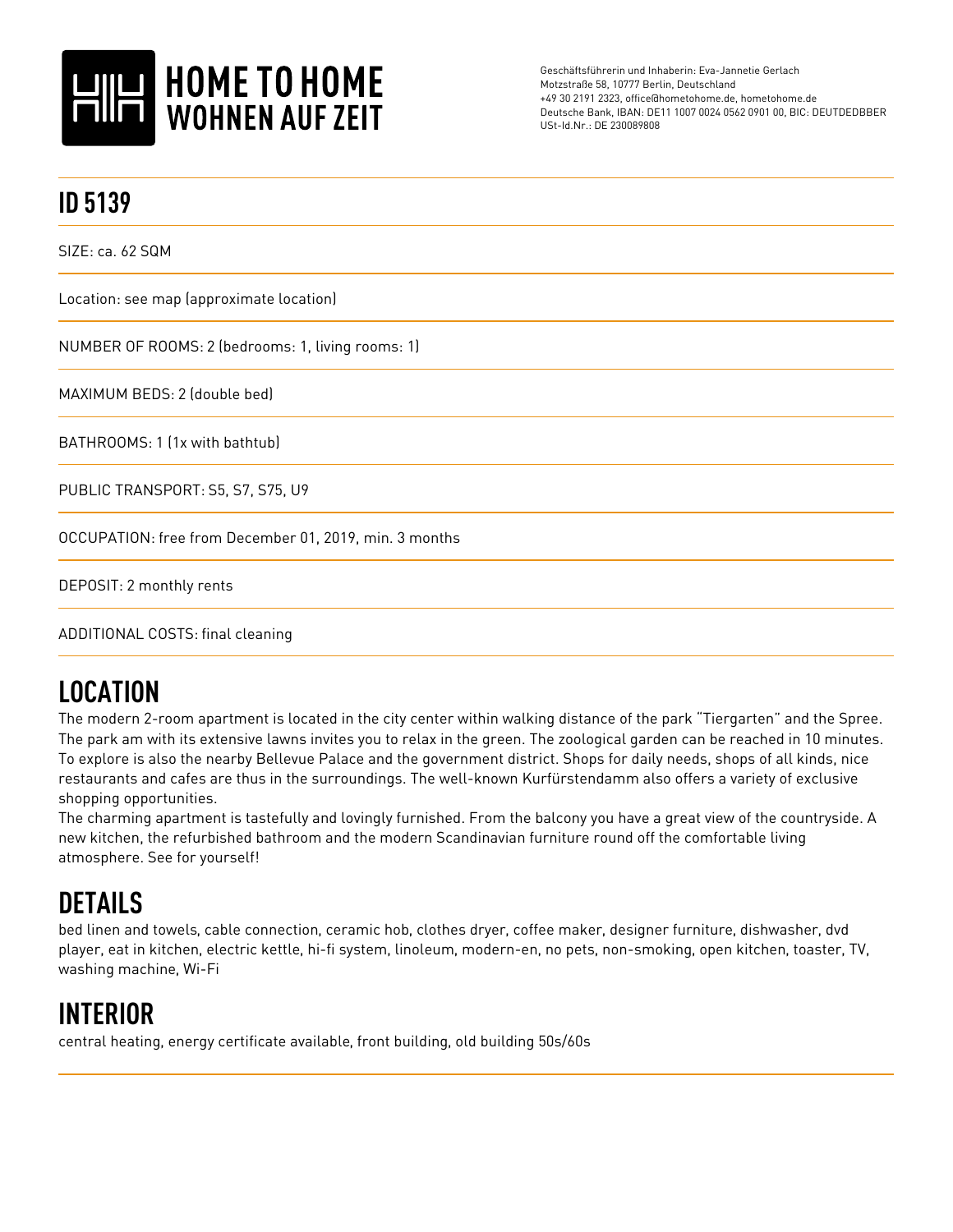



ca. 62 SQM 2 R TIERGARTEN free from 1.1.2024